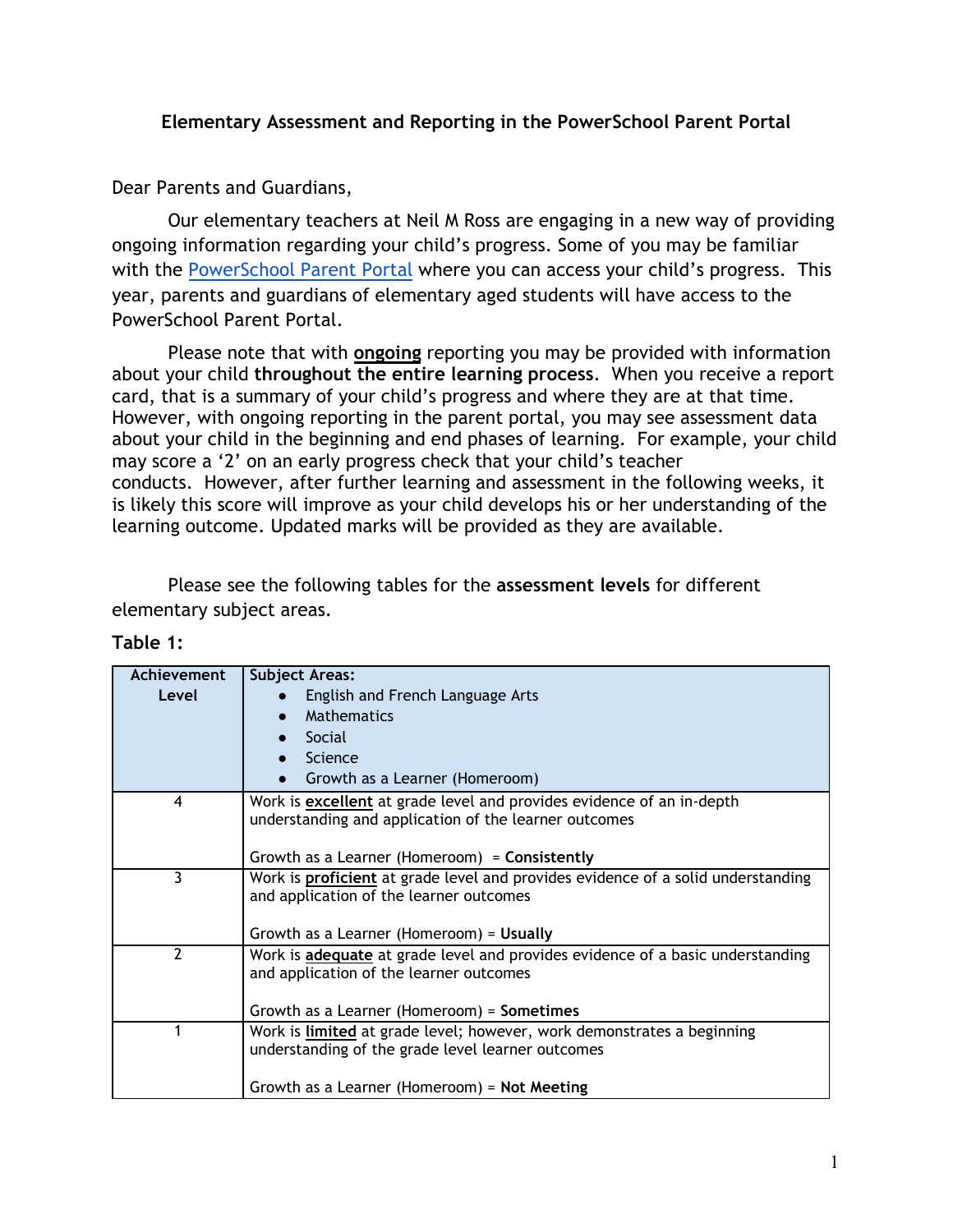| evidence.<br>available<br>∩t<br>$\sim$ ro lack $-$<br>due<br><b>NA</b><br>N<br>- -<br>mem.<br>эc<br>- 11<br>. . |
|-----------------------------------------------------------------------------------------------------------------|
|-----------------------------------------------------------------------------------------------------------------|

#### **Table 2:**

| <b>Achievement Level</b> | <b>Subject Areas:</b><br>Religion, Physical Education, Health, Art, Music, French as a<br>Second Language and any other option courses |
|--------------------------|----------------------------------------------------------------------------------------------------------------------------------------|
| Meets (M)                | Work meets or exceeds the expectations of the learner outcomes.                                                                        |
| Not Yet Meets (NYM)      | Work does not yet meet the expectations of the learner outcomes.                                                                       |
| ΝA                       | No evaluation possible due to lack of evidence.                                                                                        |

Please continue to the next page for access instructions.

## **How do I access the parent portal?**

*Please note: Please set up your account on a computer or chromebook and not on your phone. If you already have a parent portal account, please see #6.*

- 1. Locate your "Welcome to the PowerSchool Parent Portal Letter" provided by the school. This letter has your child's **Access ID** and **Password** required to access the portal. If you do not have this, please contact your child's school.
- 2. Click or type this directly into the address bar: **[gsacrd.powerschool.com/public/](https://gsacrd.powerschool.com/public/)**
- 



4. Enter your information in the provided fields. Your username and password must NOT contain any spaces or special characters (i.e. **use numbers and letters ONLY**).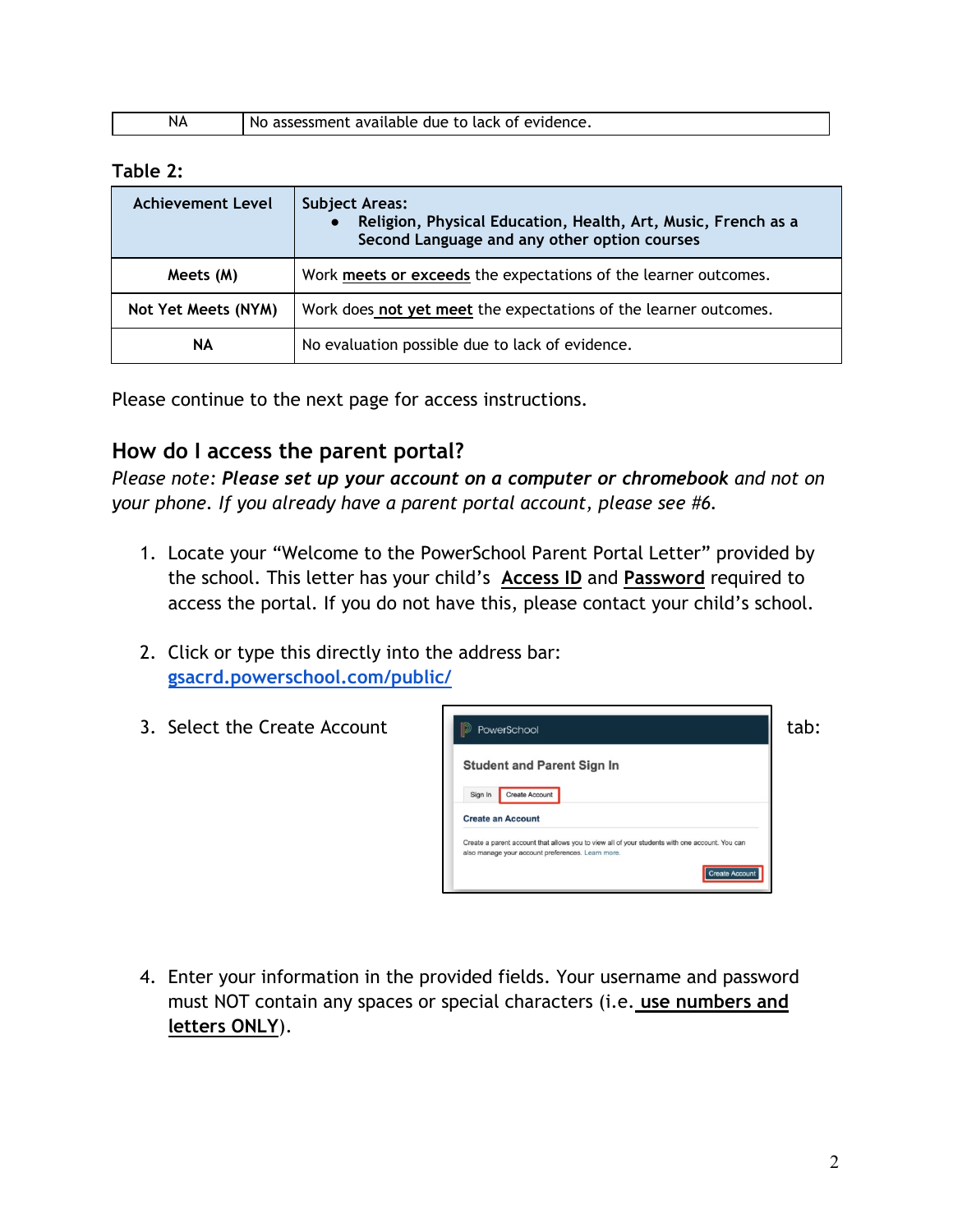| <b>Create Parent Account</b> |                    |
|------------------------------|--------------------|
| <b>First Name</b>            | Mary               |
| <b>Last Name</b>             | Smith              |
| Email                        | msmith@hotmail.com |
| <b>Desired Username</b>      | MamaSmith          |
| Password                     | <b>Strong</b><br>  |
| <b>Re-enter Password</b>     |                    |

5. 4. Add each child, their **Access ID and Access Password**, and your relationship to them. You can find this information on the Parent Portal letter you received from your child's school. **\*ID and Password are case-sensitive**.

| <b>Link Students to Account</b> |                                                                                            |
|---------------------------------|--------------------------------------------------------------------------------------------|
| your Parent Account<br>1        | Enter the Access ID, Access Password, and Relationship for each student you wish to add to |
| <b>Student Name</b>             | John Smith                                                                                 |
| <b>Access ID</b>                |                                                                                            |
| <b>Access Password</b>          |                                                                                            |
| Relationship                    | Mother                                                                                     |
| 2                               |                                                                                            |
| <b>Student Name</b>             | <b>Jill Smith</b>                                                                          |
| <b>Access ID</b>                |                                                                                            |
| <b>Access Password</b>          |                                                                                            |
| Relationship                    | Mother<br>▼                                                                                |

- 6. If you already have a parent account, there is no need to create a new account, just link additional children to your existing parent account. To add a student via the web portal:
	- a. After signing in to the web portal, click **Account Preferences** on the left menu
	- b. Under Account Preferences, click on the **Students tab**
	- c. Now click on the **Add + button** and follow the necessary steps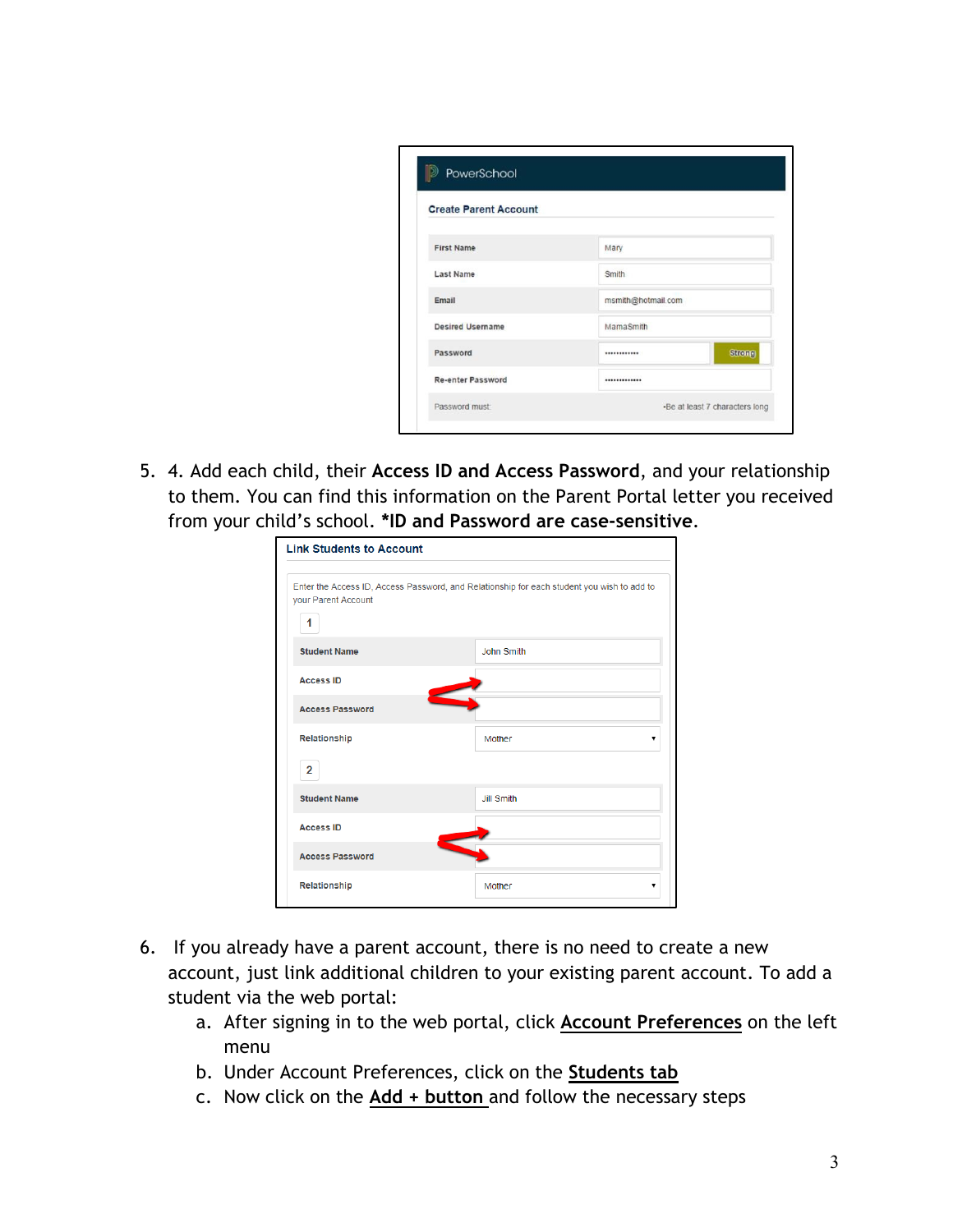- 7. Sign up for email notifications by clicking on the **Email Notifications** tab on the left side navigation bar. Select your preferences and click on Submit.
- 8. Once you have your account set up, you may choose to access it through the PowerSchool Mobile app. When first signing into your PowerSchool App, you may be prompted for the district code: **QNMM**

Continue to the next page for instructions on navigating the elementary parent portal.

## **Navigating the Parent Portal:**

**Watch the video: [youtu.be/sef36I5gtAk](https://youtu.be/sef36I5gtAk)**

When you open the parent portal it will open to the **Grades and Attendance** section.

|                             | <b>Course</b>         | <b>Teacher</b>                                                         | <b>Expression</b> |              | Final Grade <sup>1</sup> |             |
|-----------------------------|-----------------------|------------------------------------------------------------------------|-------------------|--------------|--------------------------|-------------|
|                             | Science 5             |                                                                        |                   |              | Δ                        |             |
| <b>Teacher Comments:</b>    |                       |                                                                        | Click here to     |              |                          |             |
| <b>Section Description:</b> |                       |                                                                        | expand. This      |              | <b>Teacher</b>           |             |
| <b>Assignments</b>          |                       |                                                                        |                   |              |                          |             |
| <b>Due Date</b>             | Category              | <b>Assignment</b>                                                      | <b>Flags</b>      | <b>Score</b> | Grade                    | 目           |
| 05/31/2019                  | <b>Progress Check</b> | Lab <sub>1</sub>                                                       | all 4             | 22/25        | $\overline{4}$           |             |
| 05/31/2019                  | <b>Progress Check</b> | <b>Assignment 1</b>                                                    | 温く                | $7/10$       | 3                        |             |
| 05/31/2019                  | <b>Progress Check</b> | <b>Assignment 2</b>                                                    | 温不                | 7/10<br>目    | $\mathbf{3}$             | View        |
| 05/31/2019                  | <b>Progress Check</b> | Quiz 1                                                                 | ■4                | 8/10         | $\overline{4}$           |             |
|                             |                       |                                                                        |                   |              |                          |             |
|                             |                       | When an assignment is                                                  |                   |              |                          |             |
| 05/31/2019                  | Progress Check        | Assignment 2                                                           | $d =$             | 7/10         | Ξ<br>3                   | <b>View</b> |
|                             |                       | 5SC.1.2 - Demonstrate a way of recovering a material from solution-Gr5 |                   | $\mathbf{3}$ |                          |             |
|                             | $\bullet$             | 5SC.1.5 - Distinguish substances that will dissolve in a liquid-Gr5    |                   | 2            |                          |             |

assignment details.